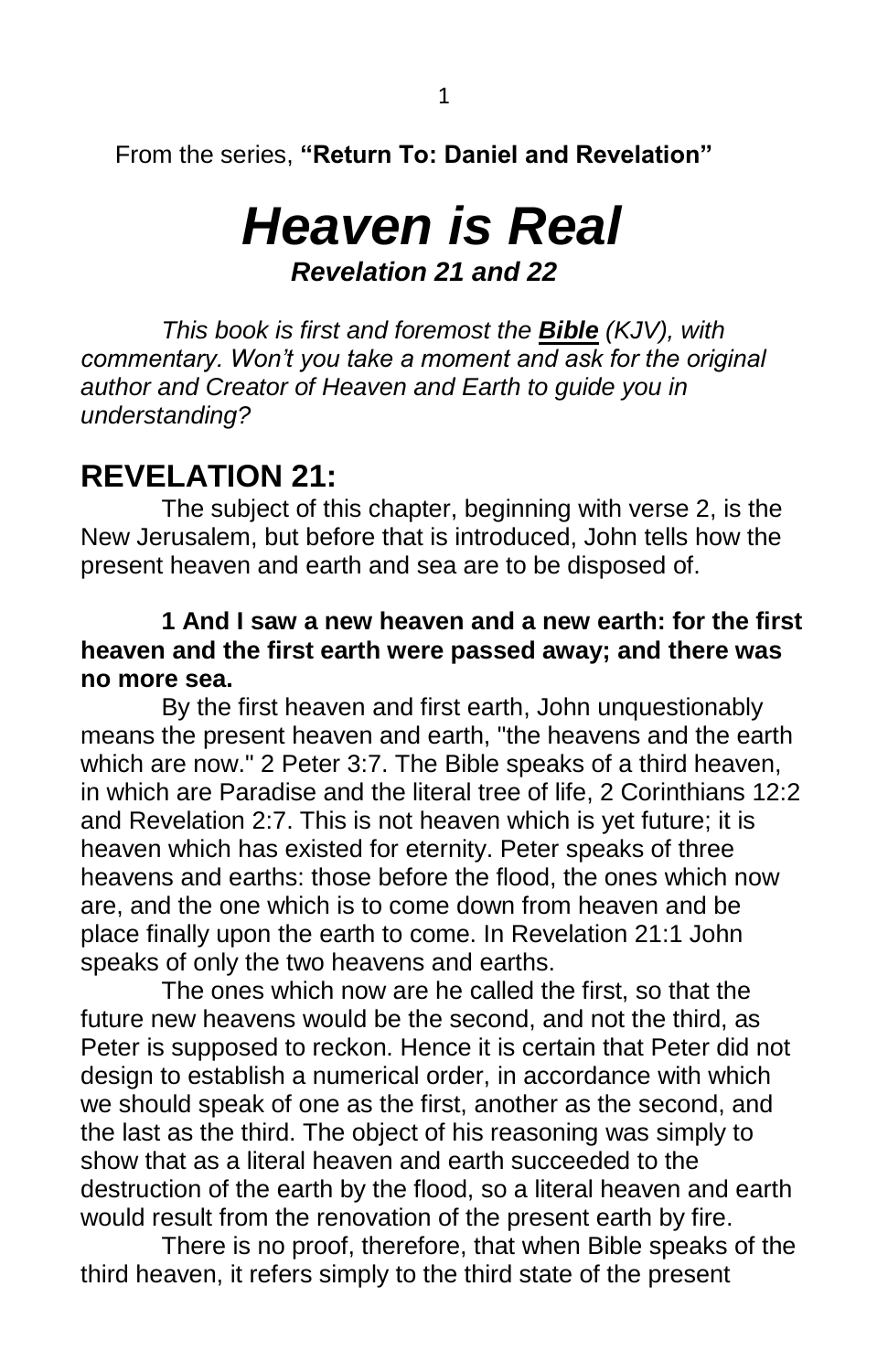heavens and earth, for then all the Bible writers would uniformly have so reckoned it. Thus the arguments of those who endeavor to disprove a literal Paradise and tree of life in existence now, fall to the ground.

The Bible certainly recognizes three heavens in the present constitution of things, namely, the first, or atmospheric heaven, which the fowls of the air inhabit; the second, the planetary heaven, the region of the sun, moon, and stars; and the third, high above others, where Paradise and the tree of life are found, Revelation 2:7, where God has His residence and His throne, Revelation 22:1-2.

Paul was caught up in heavenly vision, 2 Corinthians 12:2, to which Christ ascended when He left the earth, Revelation 12:5, where He now, as Priest-King, sits upon the throne with His Father,

Zechariah 6:13. Where the glorious city stands, awaiting the saints when they enter into eternal life, Revelation 21:2. Blessed be God that from that bright land intelligence has been brought to this far-off world of ours! Thanks be to His holy name that a way has been opened, which leads like a straight and shining path of light up to those blest abodes!

**2 And I John saw the holy city, new Jerusalem, coming down from God out of heaven, prepared as a bride adorned for her husband. 3 And I heard a great voice out of heaven saying, Behold, the tabernacle of God is with men, and He will dwell with them, and they shall be His people, and God Himself shall be with them, and be their God. 4 And God shall wipe away all tears from their eyes; and there shall be no more death, neither sorrow, nor crying, neither shall there be any more pain: for the former things are passed away.**

In connection with the view which John has of the holy city coming down from God out of heaven, a voice is heard, saying, "The tabernacle of God is with men, and He will dwell with them." The great God takes up His abode on this earth, but we do not suppose that God is confined to this, or any other one of the worlds of His creation. Here He has a throne, and the earth enjoys so much of His presence that it may be said that He dwells among men and dwells there in a different sense from ever before. Why should this be thought a strange thing? God's only-begotten Son is here as ruler of His special kingdom. The holy city will be here.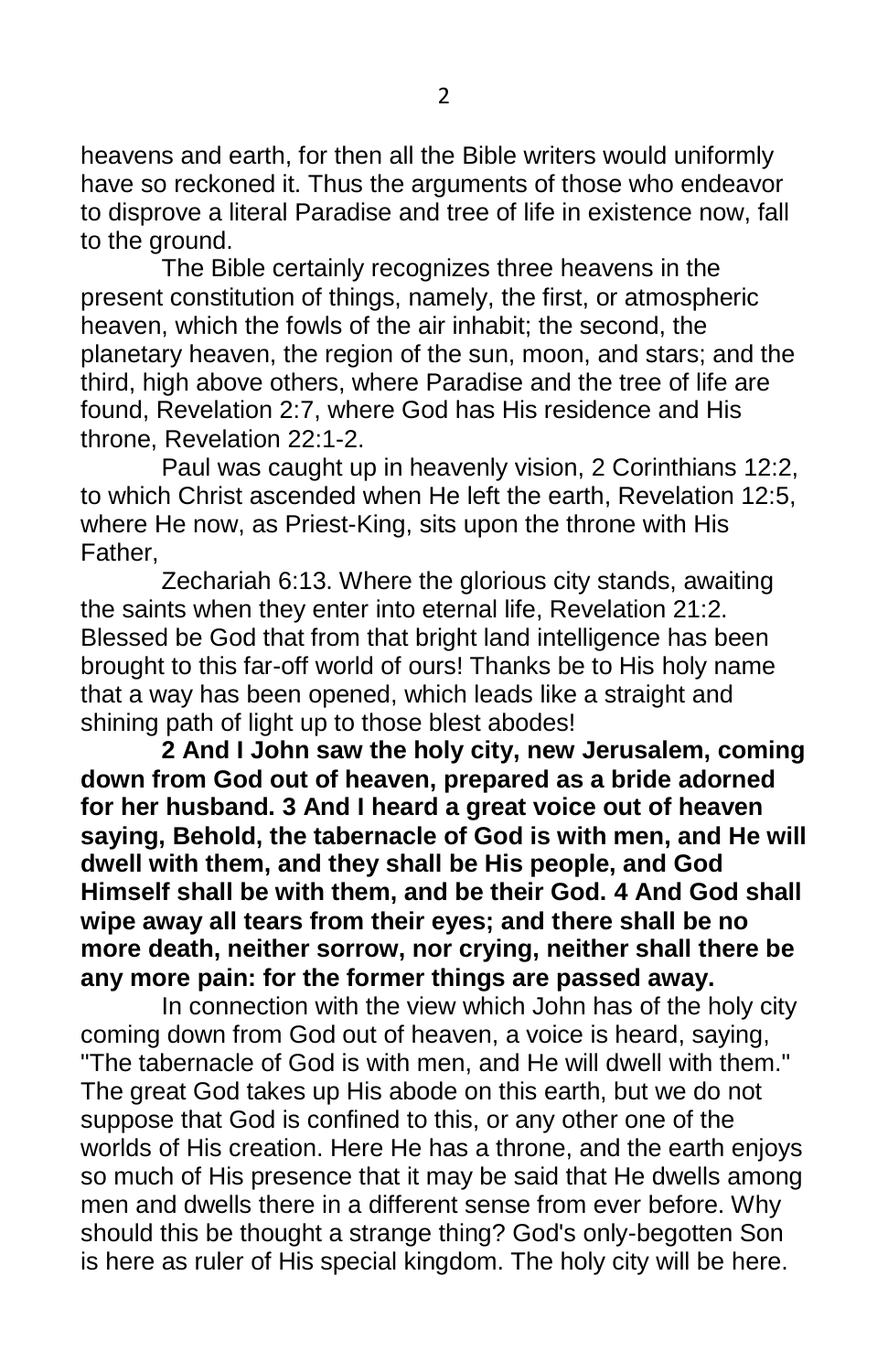The heavenly hosts take an interest in this world probably above what they feel in any other; yea, reasoning from one of the Savior's parables, there will be more joy in heaven over one world redeemed than over ninety and nine which have needed no redemption.

"God shall wipe away all tears from their eyes." He does not literally wipe away tears from the eyes of His people, for there will be no tears in that kingdom to be wiped away. He wipes away tears by removing all causes of tears.

**5 And He that sat upon the throne said, Behold, I make all things new. And He said unto me, Write: for these words are true and faithful. 6 And He said unto me, It is done. I am Alpha and Omega, the beginning and the end. I will give unto him that is athirst of the fountain of the water of life freely.**

He that sits upon the throne is the same being that is mentioned in verses 11 and 12 of the preceding chapter. He says, "I make all things new;" not, I make all new things. The earth is not destroyed, annihilated, and a new one created, but all things are made over new. Let us rejoice that these words are true. When this is accomplished, all will be ready for the utterance of that sublime sentence, "It is done." The dark shadow of sin has then forever vanished. The wicked, root and branch, Malachi 4:1, are destroyed out of the land of the living, and the universal anthem of praise and thanksgiving, Revelation 5:13, goes up from a redeemed world and a clean universe to a covenant-keeping God.

**7 He that overcometh shall inherit all things; and I will be his God, and he shall be My son. 8 But the fearful, and unbelieving, and the abominable, and murderers, and whoremongers, and sorcerers, and idolaters, and all liars, shall have their part in the lake which burneth with fire and brimstone: which is the second death.**

The over comer's are "Abraham's seed, and heirs according to the promise" Galatians 3:29. The promise embraces the world, Romans 4:13; and the saints will go forth upon the earth, not as servants or aliens, but as lawful heirs to the heavenly estate and proprietors of the soil.

But the fearful and unbelieving have their part in the lake that burneth with fire and brimstone. The word "fearful" has been a trouble to some conscientious ones, who have had fears more or less in all their Christian experience. It may be well, therefore, to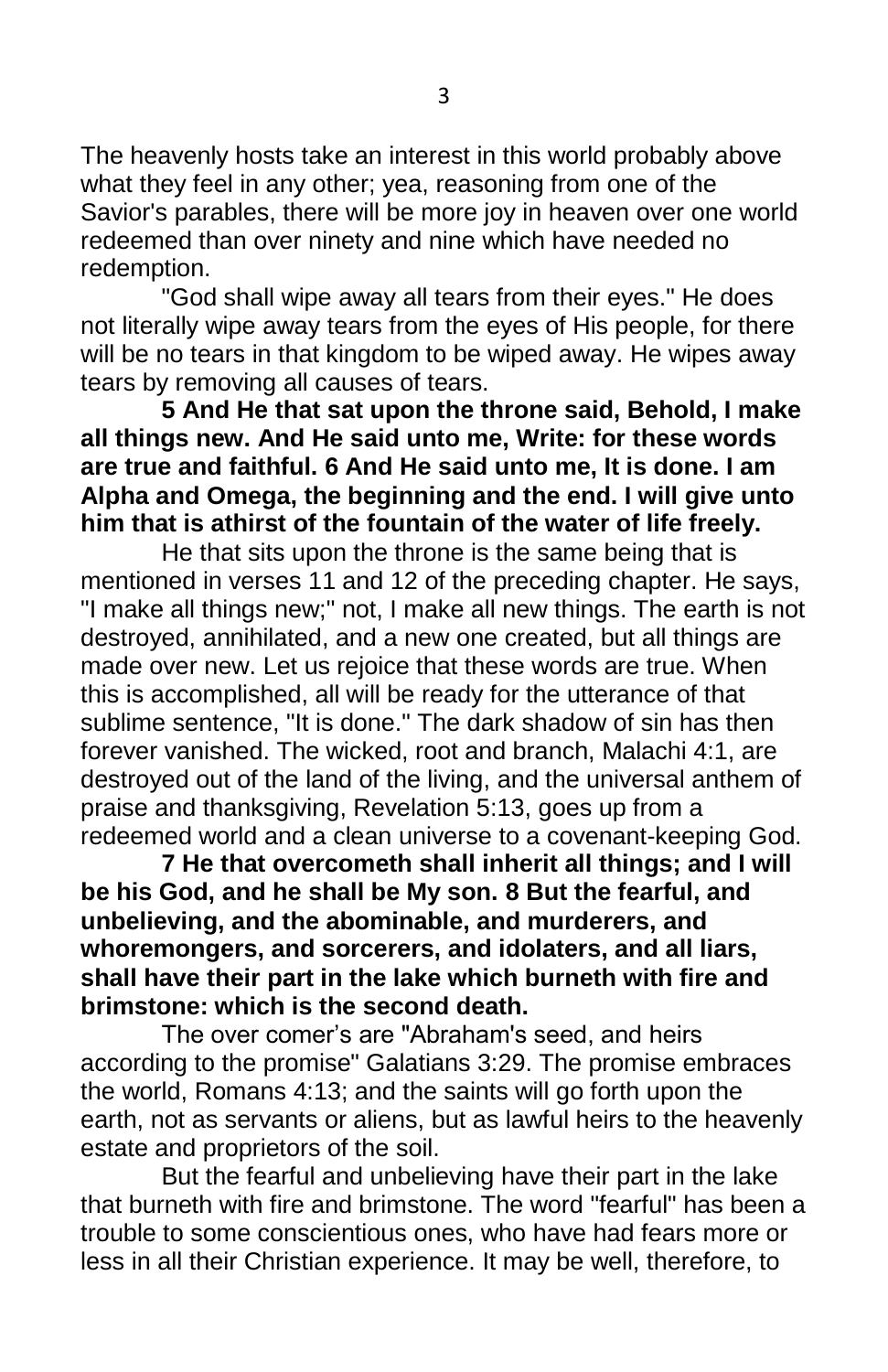inquire what kind of fear is here meant. It is not fear of our own weakness, or of the power of the tempter. It is not fear of sinning, or of falling out by the way, or of coming short at last. Such fear drives us to the Lord for help. But the fear mentioned here is connected with unbelief, a fear of the ridicule and opposition of the world, a fear to trust God and venture out upon His promises, a fear that He will not fulfill what He has declared, and that consequently one will be left to shame and loss for believing on Him. Cherishing such fear, one can be only half-hearted in His service. This is most dishonoring to God. This is the fear which we are commanded not to have, Isaiah 51:7. This is the fear which brings into condemnation here, and will finally bring all who are controlled by it into the lake of fire, which is the second death.

**9 And there came unto me one of the seven angels which had the seven vials full of the seven last plagues, and talked with me, saying, Come hither, I will show thee the bride, the Lamb's wife. 10 And he carried me away in the spirit to a great and high mountain, and showed me that great city, the holy Jerusalem, descending out of heaven from God, 11 having the glory of God: and her light was like unto a stone most precious, even like a jasper stone, clear as crystal; 12 and had a wall great and high, and had twelve gates, and at the gates twelve angels, and names written thereon, which are the names of the twelve tribes of the children of Israel: 13 On the east three gates; on the north three gates; on the south three gates; and on the west three gates. 14 And the wall of the city had twelve foundations, and in them the names of the twelve apostles of the Lamb.**

This testimony is positive *that the New Jerusalem is the bride*, the Lamb's wife. The angel told John distinctly that he would show him the bride, the Lamb's wife. We may be sure that he did not deceive him, but fulfilled his promise to the very letter. He was shown the New Jerusalem, the city, which must therefore be the Lamb's wife. It would be unnecessary to offer a word of proof that this city is not the church, were it not that popular theology has so mystified the Scriptures as to give it this application. This city cannot be the church, because it would be absurd to talk of the church as lying foursquare, and having a north side, a south side, an east side, and a west side. It would be incongruous to speak of the church as having a wall great and high, and having twelve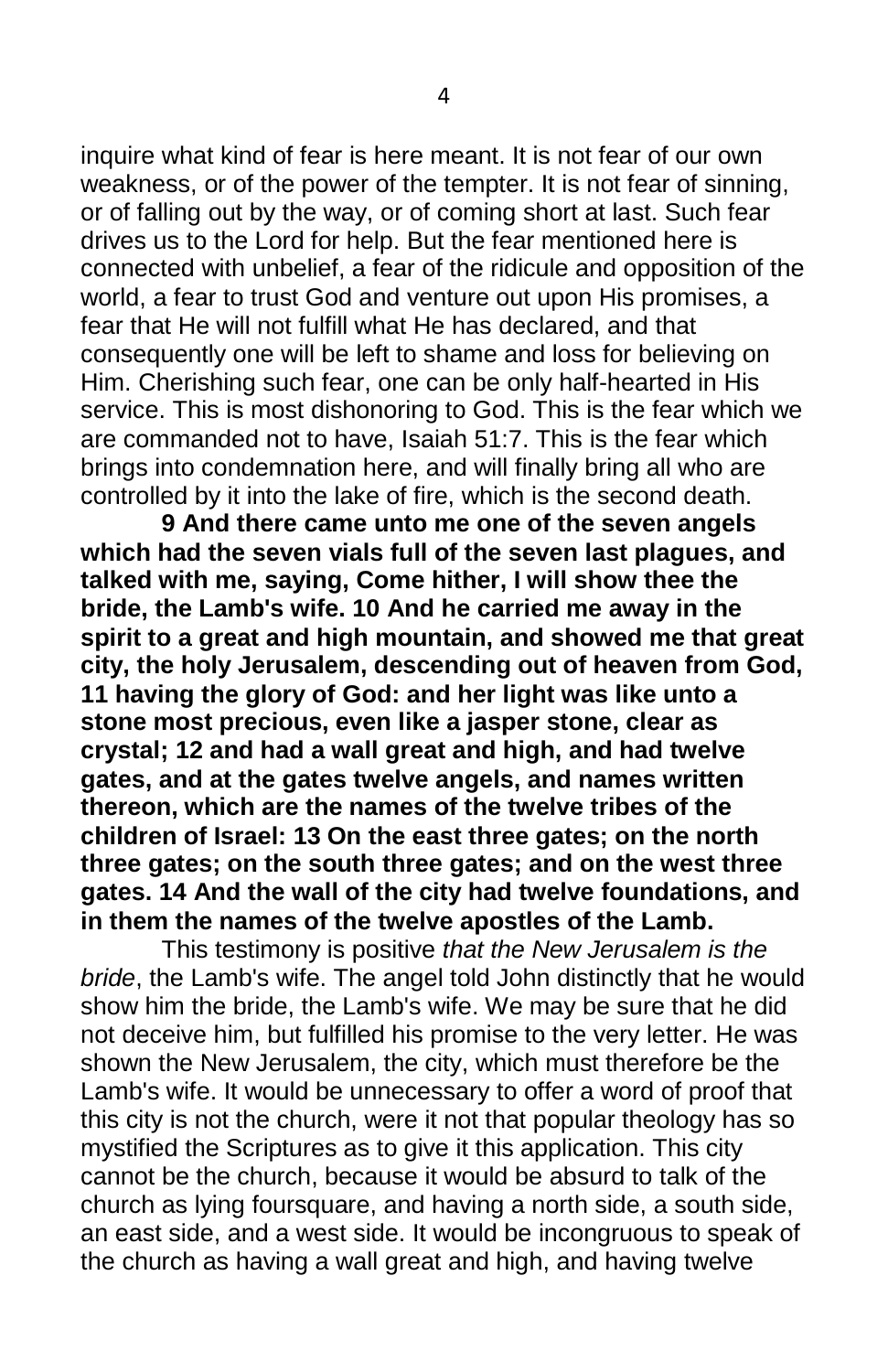gates, three on each side toward the four points of the compass. Indeed, the whole description of the city which is given in this chapter would be more or less obscure if applied to the church.

In writing to the Galatians, Paul speaks of the same city and says that it is the mother of us all, referring to the church. The church, then, is not the city itself, but the children of the city. Verse 24 of the chapter under comment, speaks of the nations of the saved, who walk in the light of this city. These are nations of the saved, who walk in the light of this city. These nations who are saved will constitute the church and are distinct from the city, in the light of which they walk. It follows that the city is a literal city built of all the precious materials here described. But how can it then be the bride, the Lamb's wife? Inspiration has seen fit to speak of it under this figure, and with every believer in the Bible that should be sufficient.

With this view, all is harmony. Christ is called Father of His people, Isaiah 9: 6, the Jerusalem above is called our mother, and we are here children. Carrying out the figure of marriage, Christ is represented as the Bridegroom, the city as the bride, and we, the church, as the guests. There is not confusion of personalities here. The popular view, which makes the city the church, and the church the bride, makes the church at the same time both mother and children, both bride and guests.

The view that the marriage of the Lamb is the inauguration of Christ as King upon the throne of David, and that the parables of Matthew 22:1-14; 25:1-13; Luke 12:35-37; 19:12-27, apply to that event, is further confirmed by a well- known ancient custom. It is said that when a person took his position as ruler over the people, and was invested with that power, it was called a marriage, and the usually accompanying feast was called a marriage supper.

The names of the twelve apostles in the foundations of the city show it to be a Christian and not a Jewish city. The names of the twelve tribes on the gates, show that all the saved from all ages, are reckoned as belonging to some one of the twelve tribes, for all must enter the city through some one of the twelve gates. This explains those instances in which Christians are called Israel, and are addressed as the twelve tribes, as in Romans 2:28-29; 9:6-8; Galatians 3:29; Ephesians 2:12-13; James 1:1; Revelation  $7.4$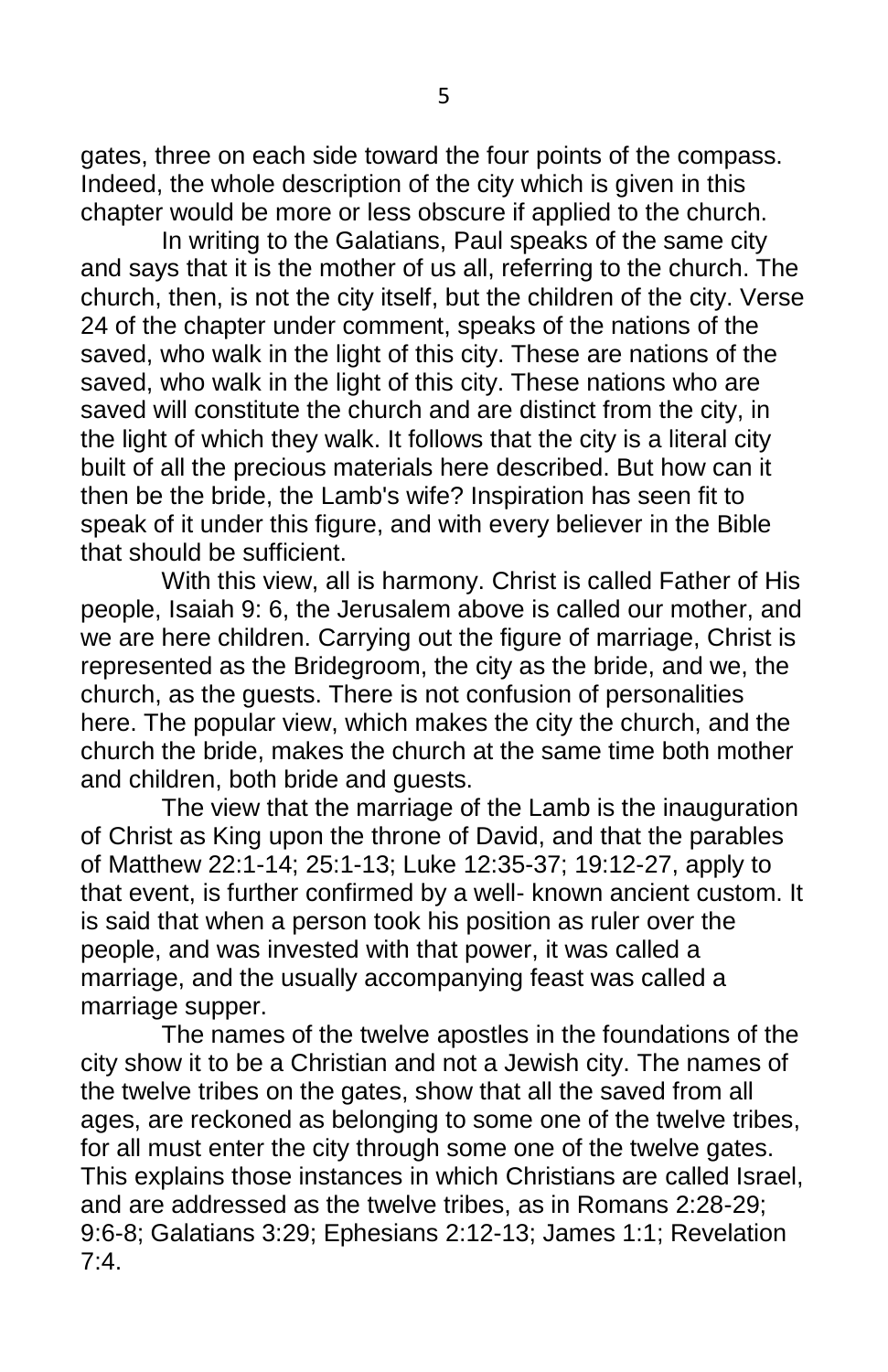**15 And he that talked with me had a golden reed to measure the city, and the gates thereof, and the wall thereof. 16 And the city lieth foursquare, and the length is as large as the breadth: and he measured the city with the reed, twelve thousand furlongs. The length and the breadth and the height of it are equal. 17 And he measured the wall thereof, an hundred and forty and four cubits, according to the measure of a man, that is, of the angel. 18 And the building of the wall of it was of jasper: and the city was pure gold, like unto clear glass.**

According to this testimony the city is laid out in a perfect square, measuring equally on all sides. The measure of the city, John declares, was twelve thousand furlongs. Twelve thousand furlongs, eight furlongs to the mile, equal fifteen hundred miles. It may be understood that this measure is the measure of the whole circumference of the city, not merely of one side. This appears to have been the ancient method of measuring cities. The whole circumference was taken, and that was said to be the measure of the city. According to this rule, the New Jerusalem will be three hundred and seventy-five miles in length on each side. The length, breadth, and height of it are equal. From this language, the question has arisen whether the city shown to John was a high as it was long and broad.

Taking the cubit at about twenty-two inches, the length which is most commonly assigned to the ancient cubit, it would give only two hundred and sixty-four feet as the height of the wall. Now if the city is just as high as it is long and broad, that is, three hundred and seventy-five miles, this wall of less than three hundred feet would be in comparison a most insignificant affair. Probably therefore the height of the buildings of the city is to be judged by the height of the wall, which is distinctly given.

The building of the wall was of jasper. This precious stone is usually described as of "a beautiful bright green color, sometimes clouded with white or spotted with yellow." This we understand to be the material of the main body of the wall built upon the twelve foundations hereafter described. Let it be remembered that this jasper wall was "clear as crystal", verse 11, revealing all the glories within.

**19 And the foundations of the wall of the city were garnished with all manner of precious stones. The first**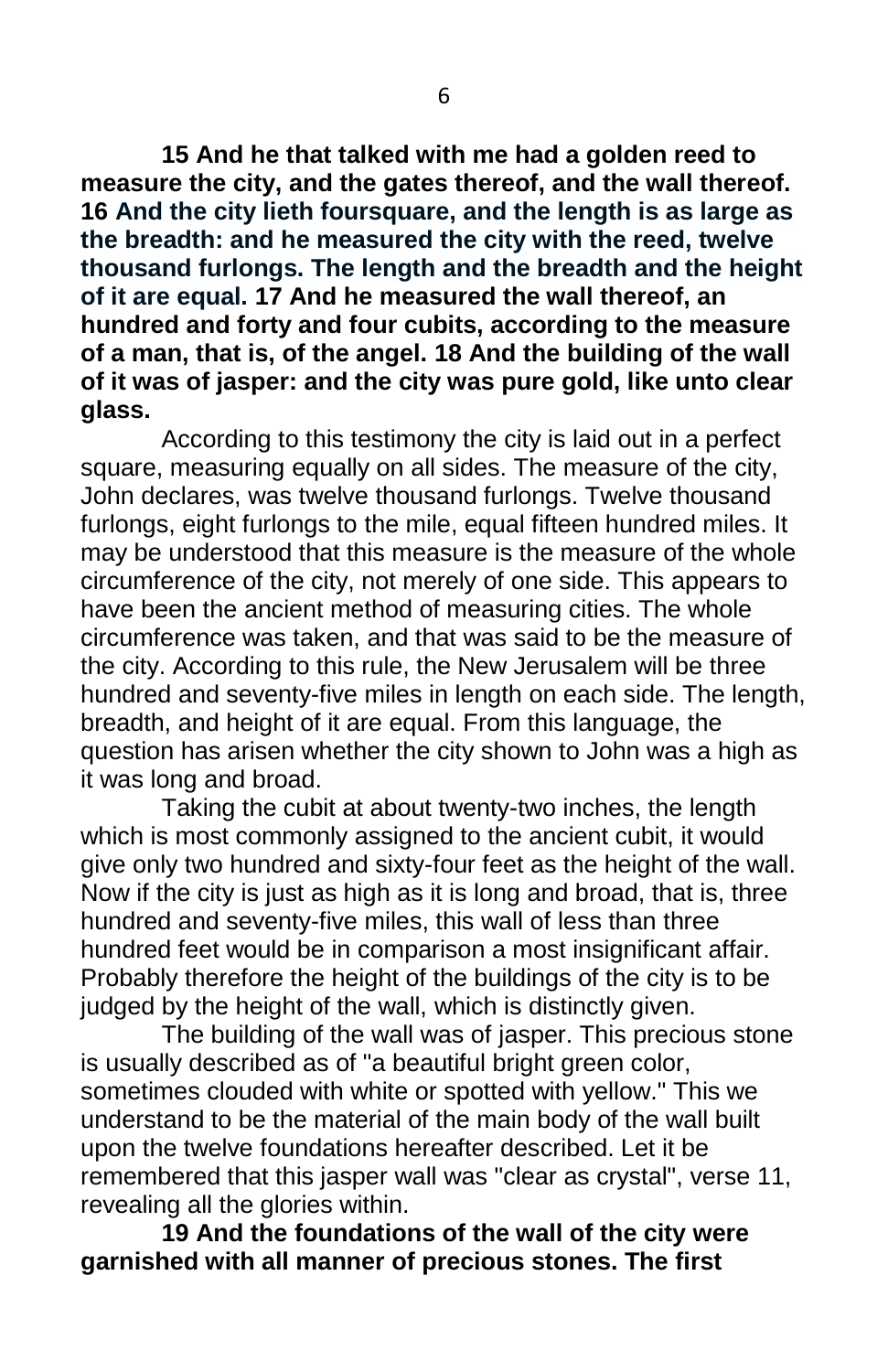**foundation was jasper; the second, sapphire; the third, a chalcedony; the fourth, an emerald; 20 the fifth, sardonyx; the sixth, sardius; the seventh, chrysotile; the eighth, beryl; the ninth, a topaz; the tenth, a chrysoprasus; the eleventh, a jacinth; the twelfth, an amethyst.**

If we consider this description exclusively metaphorical, as is done by many who profess to be Bible teachers, and spiritualize away this city into ethereal nothingness, how unmeaning do these minute descriptions appear! But if we take it in its natural and obvious signification, and look upon the city as the prophet evidently intended, as a literal and tangible abode, our glorious inheritance, the beauties of which we are to look upon with our own eyes, how the glory of the scene is enhanced!

Though it is not for mortal man of himself to conceive of the grandeur of the things which God has prepared for those who love Him, yet viewed literally, men may delight to contemplate the glories of their future abode. We love to dwell upon those descriptions which convey to our minds an idea of the loveliness and beauty which will characterize our eternal home. As we become absorbed in the contemplation of an inheritance tangible and sure, courage springs up anew, hope revives, faith plumes her wings. With feeling of thanksgiving to God that He has placed it within our power to gain an entrance to the mansions of the redeemed, we resolve anew, despite the world and all its obstacles, that we will be among the sharers in the proffered joy. Let us, then, consider the precious foundation stones of that great city, through whose gates of pearl God's people may hope soon to enter. However, many gemologists assert that it is difficult to identify the precious stones of the Bible in our day. Suffice it to say, they are beautiful beyond our imagination!

#### **21 And the twelve gates were twelve pearls: every several gate was of one pearl: and the street of the city was pure gold, as it were transparent glass.**

The beautiful city of God, built of materials most precious here on earth, is very appropriately described as having gates of pearl. But more than that, the scripture says that each gate is of a single pearl. Iridescent and glowing with the beautiful colors reflected from the foundations, these portals swing wide to welcome the redeemed to their eternal home.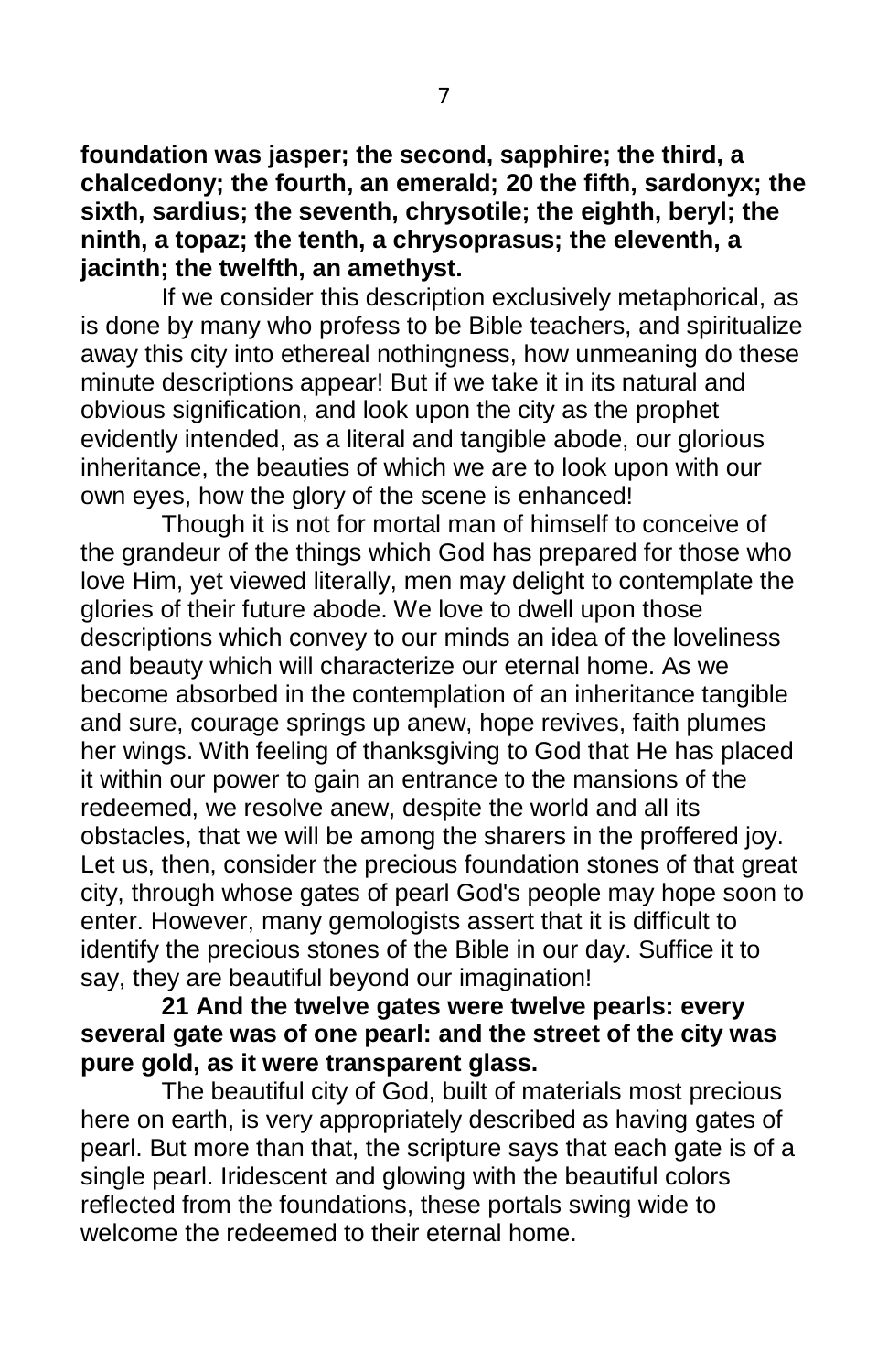In this verse, as also in verse 18, the city is spoken of as built of gold, pure, like clear glass, that is, transparent glass. Think for a moment what the appearance of a street so paved would be. The gorgeous palaces on either side would be reflected beneath, and the boundless expanse of the heavens above would also appear below; so that to the person walking those golden streets it would appear that both he himself and the city were suspended between the infinite heights above and the unfathomable depths below, while the mansions on either side of the street, having also powers of reflection, would marvelously multiply both palaces and people, and would render the whole scene novel, pleasing, beautiful, and grand beyond conception.

#### **22 And I saw no temple therein: for the Lord God Almighty and the Lamb are the temple of it.**

With a temple is naturally associated the idea of sacrifices and mediatorial work, but when the city is located upon the new world, there will be no such work to be performed. Sacrifices and offerings, and all mediatorial work based on them, will be forever past. Hence there will be no need of the outward symbol of such work. But the temple in old Jerusalem, besides being a place for sacrificial worship, was the beauty and glory of the place. As if to anticipate the question that might arise as to what would constitute the ornament and glory of the new city if there is to be no temple therein, the prophet answers, "The Lord God Almighty and the Lamb are the temple of it."

**23 And the city had no need of the sun, neither of the moon, to shine in it: for the glory of God did lighten it, and the Lamb is the light thereof. 24 And the nations of them which are saved shall walk in the light of it: and the kings of the earth do bring their glory and honor into it. 25 And the gates of it shall not be shut at all by day: for there shall be no night there. 26 And they shall bring the glory and honor of the nations into it. 27 And there shall in no wise enter into it anything that defileth, neither whatsoever worketh abomination, or makes a lie: but they which are written in the Lamb's book of life.**

It is in the city alone, probably, that there is no night. There will of course be days and nights in the new earth, but they will be days and nights of surpassing glory. In speaking of this time, the prophet says, "Moreover, the light of the moon shall be as the light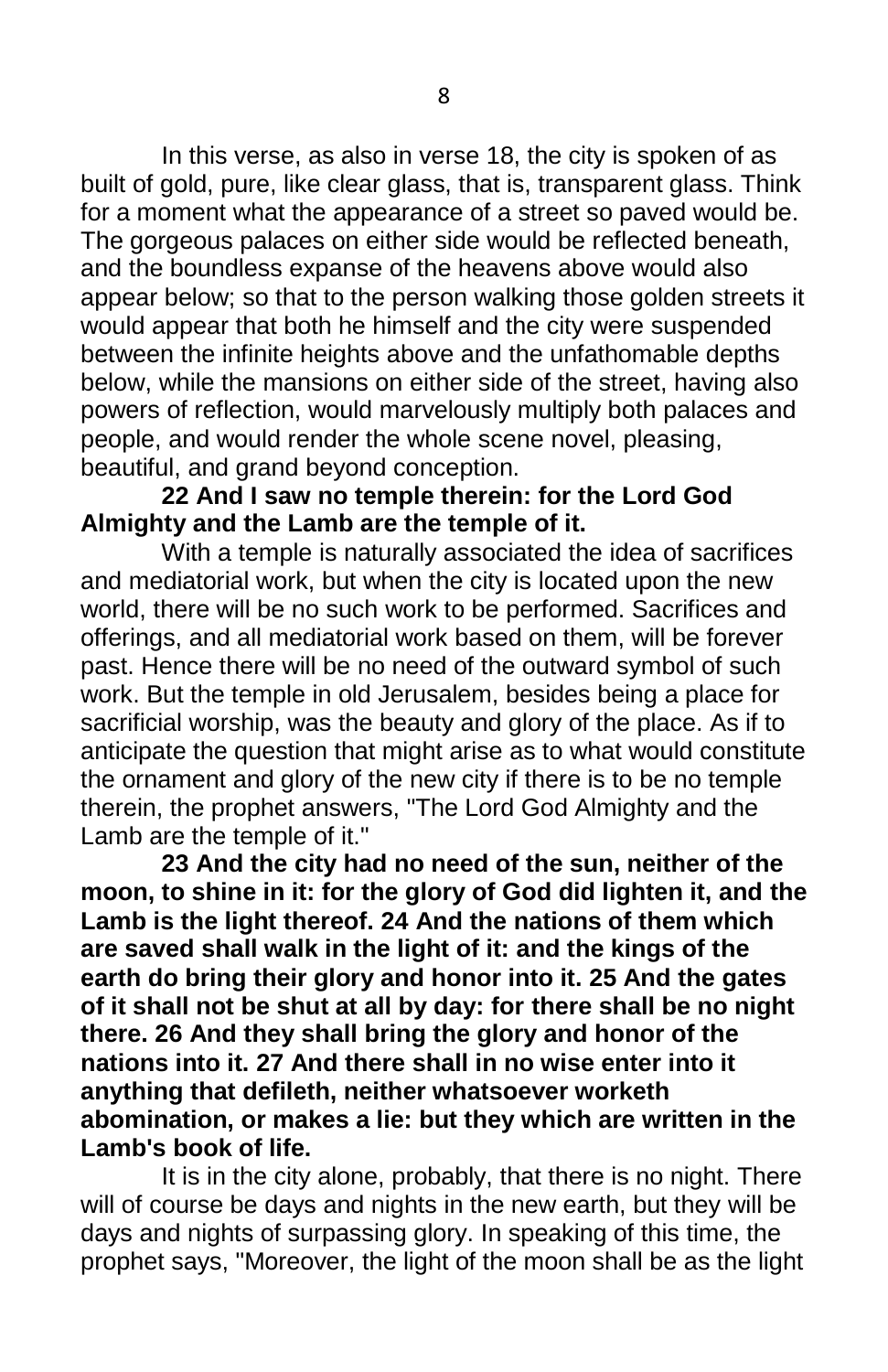of the sun, and the light of the sun shall be sevenfold, as the light of seven days, in the day that the Lord bindeth up the breach of His people, and healeth the stroke of their wound." Isaiah 30:26. But if the light of the moon in that state is as the light of the sun, how can there be said to be night there? The light of the sun will be sevenfold, so that although the night is to be as our day, the day will be sevenfold brighter, making the contrast between day and night there as marked, perhaps, as at the present time. Both will be surpassingly glorious.

Verse 24 speaks of nations and kings. The nations are the nations of the saved, and in the new-earth state we are all kings in a certain sense. We possess a "kingdom," and are to "reign" forever and ever. But it appears from some of our Saviors parables, as in Matthew 25:21-23, that some will occupy in a special sense the position of rulers, and may thus be spoken of as kings of the earth in connection with the nations of the saved. These will bring their glory and honor into the city, when on the Sabbaths and new moons they there come up to worship before God, Isaiah 66:23.

Reader, do you want a part in the eternal glories of this heavenly city? See to it, then, that your name is written in the Lamb's book of life; for those only whose names are on that heavenly "roll of honor" can enter there.

### **REVELATION 22**

**1 And he showed me a pure river of water of life, clear as crystal, proceeding out of the throne of God and of the Lamb. 2 In the midst of the street of it, and on either side of the river, was there the tree of life, which bare twelve manner of fruits, and yielded her fruit every month: and the leaves of the tree were for the healing of the nations.**

The angel continues to show John the wonderful things of the city of God. In the midst of the street of the city was the tree of life. Although the word "street" is here used in the singular number with the definite article "the" before it, it is not supposed that there is but one street in the city, for there are twelve gates, and there must of course be a street leading to each gate. But the street here spoken of is the street by way of distinction, the main street, or as the original word signifies, the broad way, the great avenue.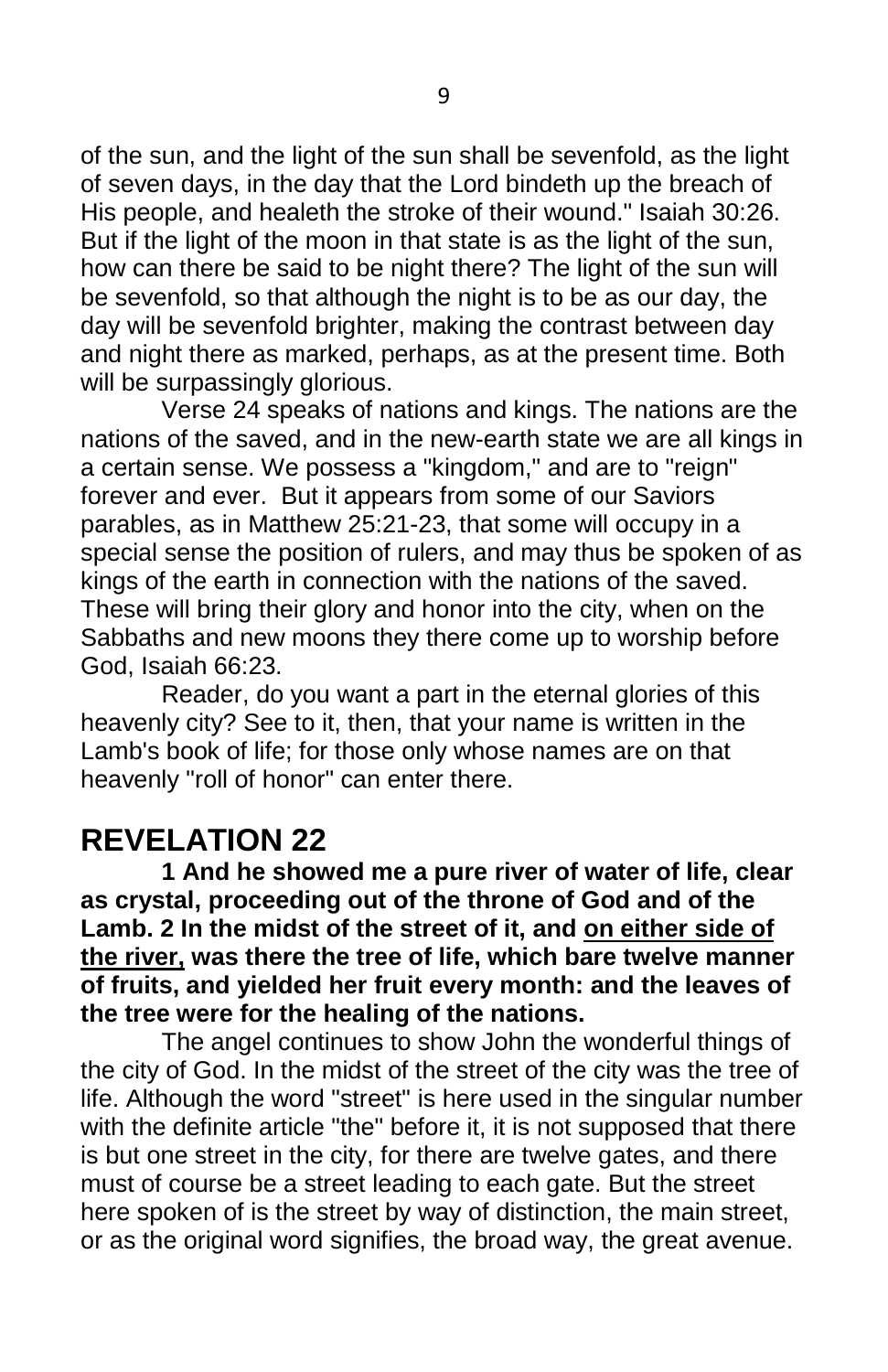The tree of life is in the midst of this street, but is on either side of the river of life. Therefore the river of life is also in the midst of the street of the city. This river proceeds from the throne of God. The picture thus presented before the mind is this: The glorious throne of God at the head of the broad way, or avenue; out of that throne the river of life, flowing lengthwise through the center of the street; and the tree of life growing on either side, forming a high and magnificent arch over that majestic stream, and spreading its life-bearing branches far away on either side. How wide this broad street is, we have no means of determining, but it will be at once perceived that a city three hundred seventyfive miles square, would have an ample space for its great avenue.

But how can the tree of life be one tree, and still be on either side of the river? It is evident that there is but one tree of life. From Genesis to Revelation it is spoken of as but one the tree of life. To be at once on both sides of the river, it must have more than one trunk, in which case it would be united above in order to form but one tree. John, caught away in the Spirit, and presented with a minute view of this wonderful object, says that it was on either side of the river.

The tree of life bears twelve kinds of fruit, and yields its fruit every month. This fact throws light upon the declaration in Isaiah 66:23, that all flesh shall come up "from one moon to another" to worship before the Lord of hosts. The Greek phrase in the verse before us is, *kata mena hekaston*, "each month."

The Septuagint has here *men ek menos*, "from month to month." The redeemed come up to the holy city from month to month to partake of the fruit of the tree of life. Its leaves are for the healing of the nations, literally, the service of the nations. This cannot be understood as implying that any will enter the city in a diseased or deformed condition to need healing; for then the conclusion would follow that there will always be persons there in that condition. We have reason to believe the service of the leaves, whatever it is, will be perpetual, like the use of the fruit. The idea of disease and deformity in the immortal state is contrary to the express declarations of Scripture. "The inhabitant shall not say, I am sick", Isaiah 33:24.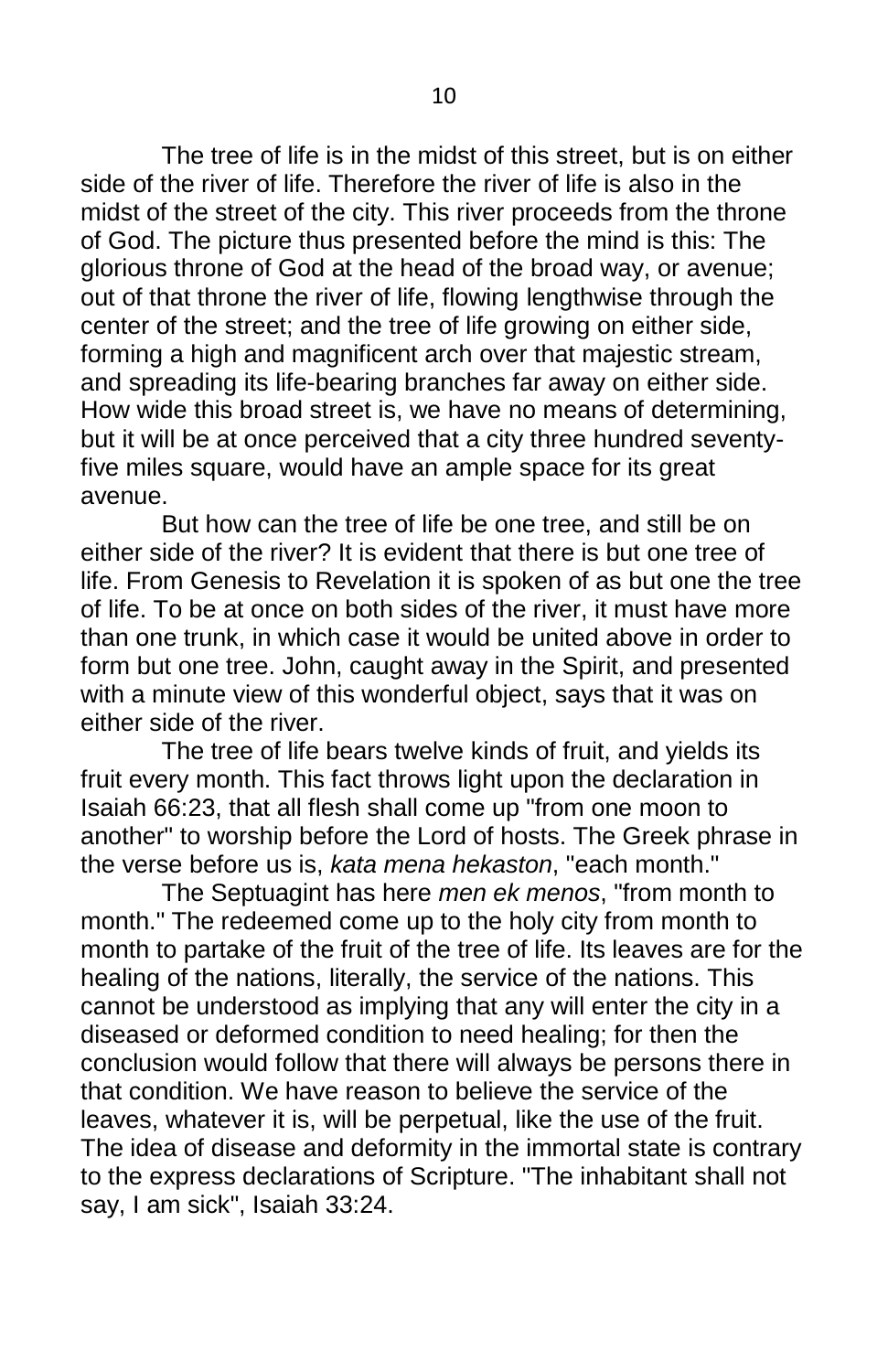**3 And there shall be no more curse: but the throne of God and of the Lamb shall be in it; and His servants shall serve Him.**

This language proves that the great God, the Father, is referred to, as well as to the Son. The marks of the curse, the deadly miasma, and the ghastly scenes of desolation and decay, will no more be seen on the earth. Every breeze will be balmy and life-giving, every scene is beauty, and every sound that of music.

#### **4 And they shall see His face; and His name shall be in their foreheads.**

The word "His," in the sentence, "They shall see His face," refers to the Father; for He is the one whose name is in their foreheads. That it is the Father, we learn from Revelation 14:1. This will be a fulfillment of promise in Matthew 5:8, "Blessed are the pure in heart: for they shall see God."

**5 And there shall be no night there; and they need no candle, neither light of the sun; for the Lord God gives them light: and they shall reign forever and ever. 6 And he said unto me, These sayings are faithful and true: and the Lord God of the holy prophets sent His angel to show unto His servants the things which must shortly be done. 7 Behold, I come quickly: blessed is he that keepeth the sayings of the prophecy of this book.**

Here, again, we have the declaration that there shall be no night in the city, for the Lord God will be the light of the place. Christ Himself, through whom all these revelations have come, repeats the promise which has been the hope of men through the ages, "Behold, I come quickly." To keep the sayings of the prophecy of this book is to obey the injunctions connected with the prophecy, as, for instance, in Revelation 14:9-12.

**8 And I John saw these things, and heard them. And when I had heard and seen, I fell down to worship before the feet of the angel which showed me these things. 9 Then said he unto me, See thou do it not: for I am thy fellow servant, and of thy brethren the prophets, and of them which keep the sayings of this book: worship God. 10 And he said unto me, Seal not the sayings of the prophecy of this book: for the time is at hand. 11 He that is unjust, let him be unjust still: and he which is filthy, let him be filthy still: and he that is righteous, let him be righteous still: and he that is holy, let him be holy**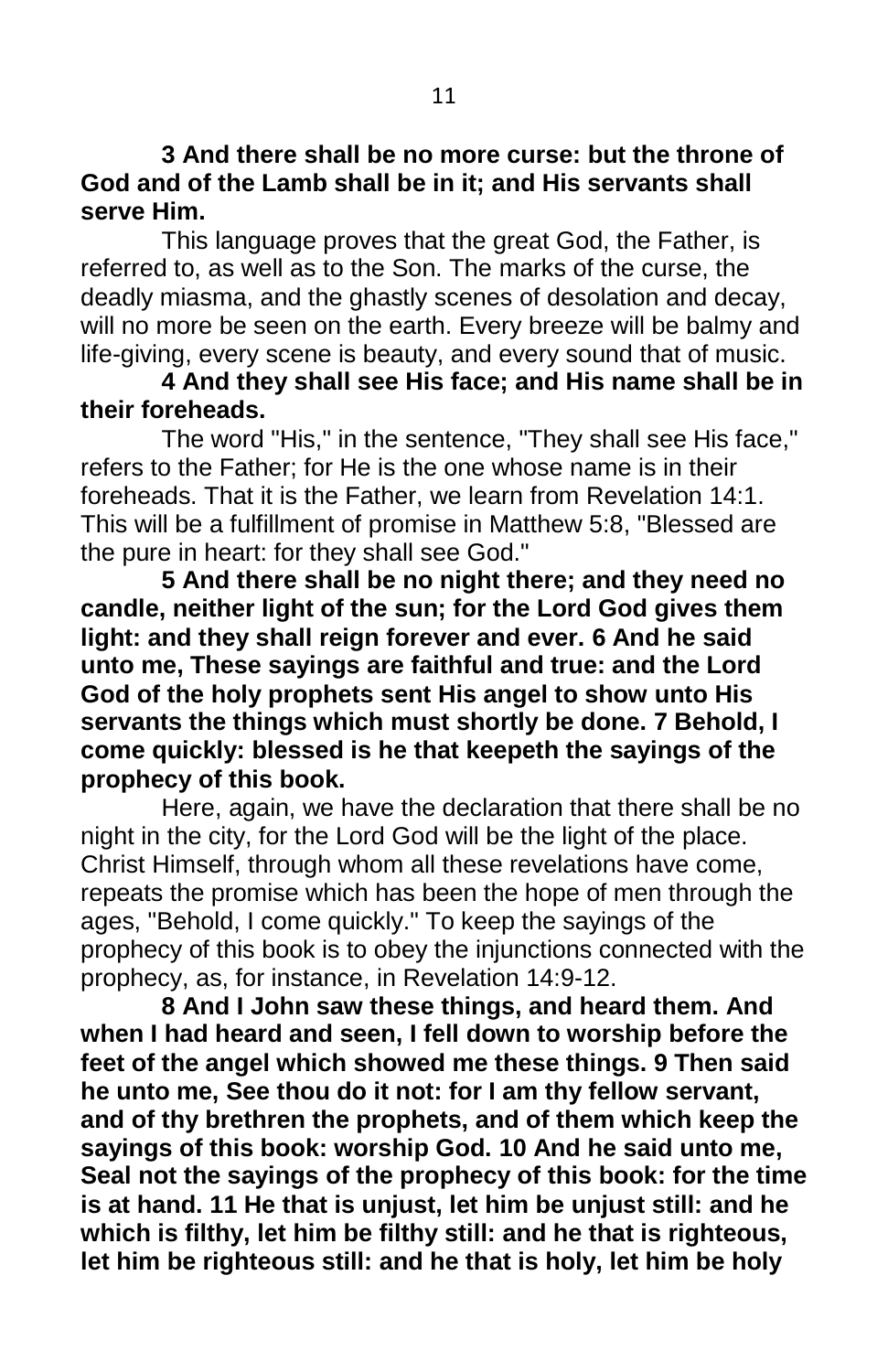#### **still. 12 And, behold, I come quickly; and My reward is with Me, to give every man according as his work shall be.**

In verse 10 John is told not to seal the sayings of the prophecy of this book. The popular theology of our day says that the book is sealed, but this plainly contradicts what John was told. Verse 11 proves that probation closes and the cases of all are unalterably fixed. For eternity, before the coming of Christ; for in the next verse Christ says, "Behold, I come quickly." What presumption, then, to claim, as some do, that there will be probation even after that event! Christ's reward is with Him, to give every man as his work shall be. This is another conclusive proof that there can be no probation after that event. All the living wicked, those "that know not God," the heathen, and those "that obey not the gospel of our Lord Jesus Christ," the sinners of Christian lands, 2 Thessalonians 1:8, will be visited with swift destruction from Him who then comes in flaming fire to take vengeance on His foes.

The declaration of verse 11 marks the close of probation, which is the close of Christ's work as mediator; see also Daniel 12:1, when Michael (Christ) stands up, the record books are completed. We are taught by the subject of the sanctuary that this work closes with the examination of the records of the living in the investigative judgment. When this is accomplished, the irrevocable fiat can be pronounced, let he who is filthy and he is righteous, remain as they are forever from that time forward. The investigation of life records, beginning with Adam, is underway right now! Soon, none know how soon, it will take up the records of the living. And when that work is accomplished, the investigation is over and Christ's return will follow shortly thereafter.

#### **13 I am Alpha and Omega, the beginning and the end, the first and the last. 14 Blessed are they that do His commandments, that they may have right to the tree of life, and may enter in through the gates into the city.**

Christ here gives to Himself the appellation of Alpha and Omega, the beginning and the end, the first and the last, verse 14, as before noticed, is the language of Christ. The commandments of which He speaks are His Father's. Reference here must be to the Ten Commandments as delivered on Mt. Sinai. He pronounces a blessing upon those who keep them. Thus in the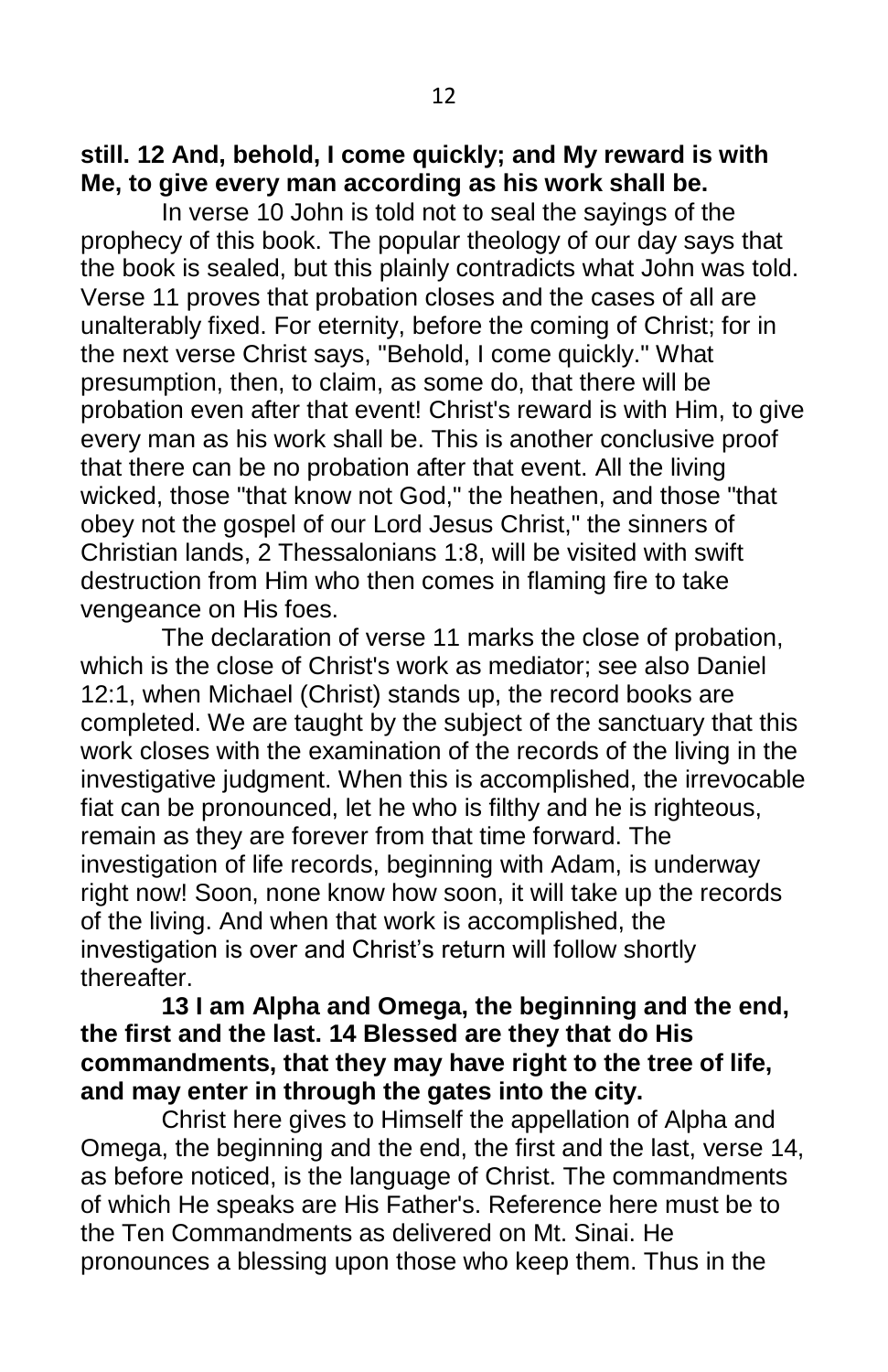closing chapter of the word of God, and near the very close of the last testimony which the faithful and true Witness there left for His people, He solemnly pronounces a blessing upon those who keep the commandments of God. Let those who believe in the abolition of the law, candidly consider the decisive bearing of this important fact.

Instead of the reading, "Blessed are they that do His commandments," some translations have, "Blessed are they that wash their robes." There seems to be good evidence that the first transcription is correct. The latter transcription is a variation by the error of transcribers. The Syriac New Testament, one of the very earliest translations from the original Greek and reads according to the Authorized Version (the KJV). Cyprian, whose writings antedate any extant Greek manuscript, quotes the text as reading; "Blessed are they that do His commandments". We may therefore safely consider commandments as the genuine reading.

#### **15 For without are dogs, and sorcerers, and whoremongers, and murderers, and idolaters, and whosoever loveth and makes a lie.**

A dog is the Bible symbol for a shameless and impudent man. Who would wish to be left in the company of those whose lot is outside the city of God? Yet how many will stand condemned as idolaters, how many as those who make lies, and how many more as those who love them, and love to circulate them after they are made!

#### **16 I Jesus have sent Mine angel to testify unto you these things in the churches. I am the root and the offspring of David, and the bright and morning star.**

Jesus testifies these things in the churches, showing the entire book of Revelation is given to the seven churches, which is another incidental proof that the seven churches are representatives of the church through the entire gospel age. Christ is the offspring of David, in that He appeared on earth in the line of David's descendants. He is the root of David, inasmuch as He is the great prototype of David, and the maker and upholder of all things.

**17 And the Spirit and the bride say, Come. And let him that hears say, Come. And let him that is athirst come. And whosoever will, let him take the water of life freely.**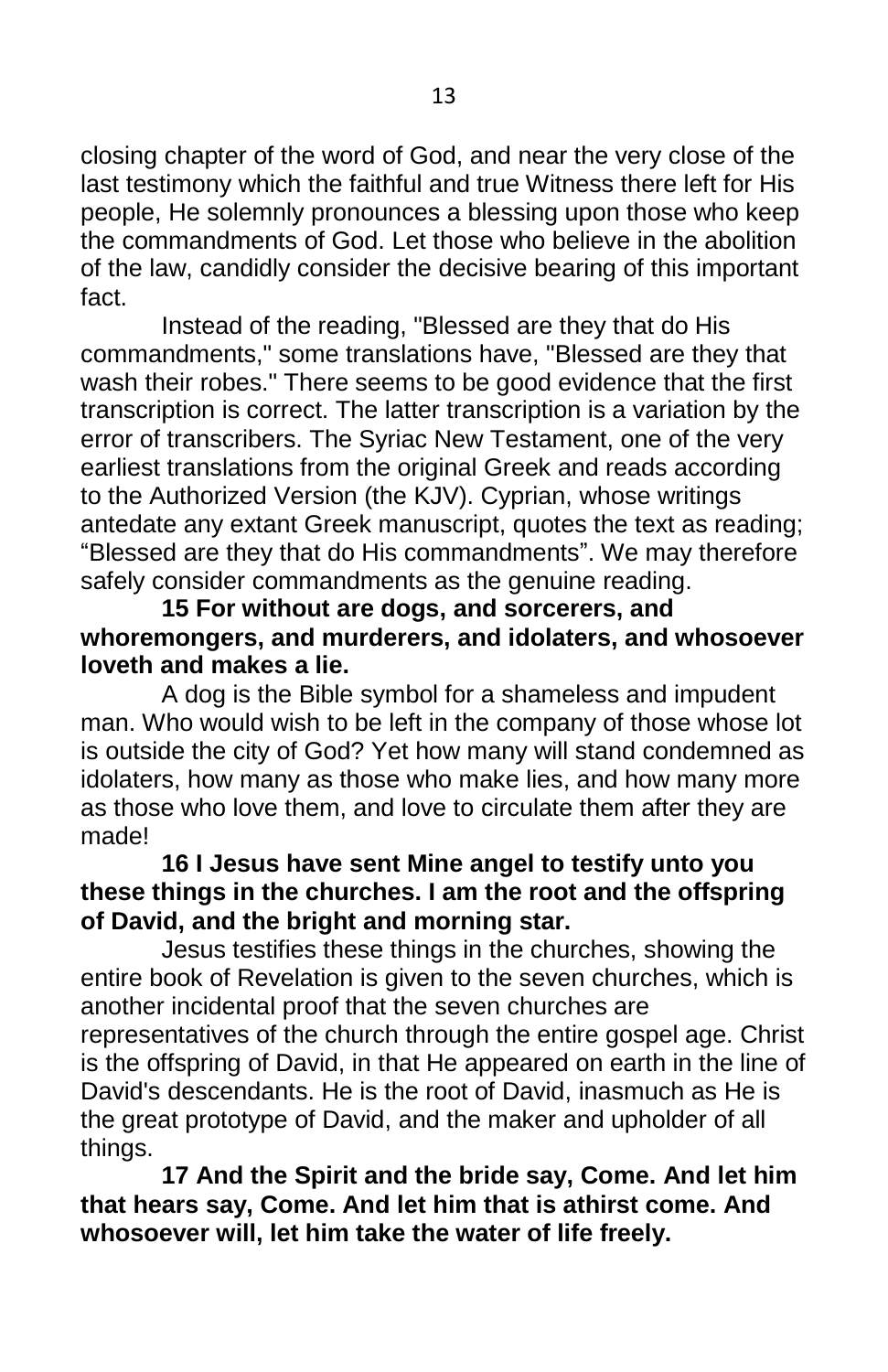Thus are all invited to come. The Lord's love for mankind would not be satisfied in merely preparing the blessings of eternal life, opening the way to them, and announcing that all might come who would; but He sends out an earnest invitation to come. He sets it forth as a favor done to Himself if those invited will come and partake of the infinite blessings provided by His infinite love. His invitation, how gracious, how full, how free! Not one of those who are finally lost will ever have occasion to complain that the provisions made for their salvation were not sufficiently ample. They can never reasonably object that the light given to show them the way of life was not sufficiently clear. They can never excuse themselves on the ground that the invitations and entreaties that Mercy has given them to turn and live, were not sufficiently full and free. From the very beginning, there has been a power exerted as strong as could be exerted and yet, still leave man his own free agent, a power to draw him heavenward, and raise him from the abyss into which he has fallen. "Come!" has been the entreaty of the Spirit from the lips of God Himself, from the lips of His prophets, from the lips of His apostles, and from the lips of His Son, even while, in His infinite compassion and humility, He was paying the debt of our transgression.

The last message of mercy as it is now going forth is the final utterance of divine longsuffering and compassion. Come, is the invitation it gives. Come, for all things are ready. The last sound that will fall from Mercy's lips on the ear of the sinner before the thunders of vengeance burst upon him, will be the heavenly invitation, Come. So great is the loving-kindness of a merciful God to rebellious man.

Yet, many will not come. Acting independently and deliberately, they refuse to come. So when they shall see Abraham, Isaac and Jacob in the kingdom of God, and themselves thrust out, they will have no one to accuse, no one to blame, but themselves. They will be brought to feel this in all its bitterness when the time has come for the condemnation of the lost, true to the letter. Every guilty conscience will echo, Ye knew your duty, but you did it not. Dread words! It throws the weight of every man's perdition on himself, directly home. . . Ye knew your duty, but you did it not!

The bride also says, Come. But the bride is the city, and how does it say, Come? If we could be strengthened to behold the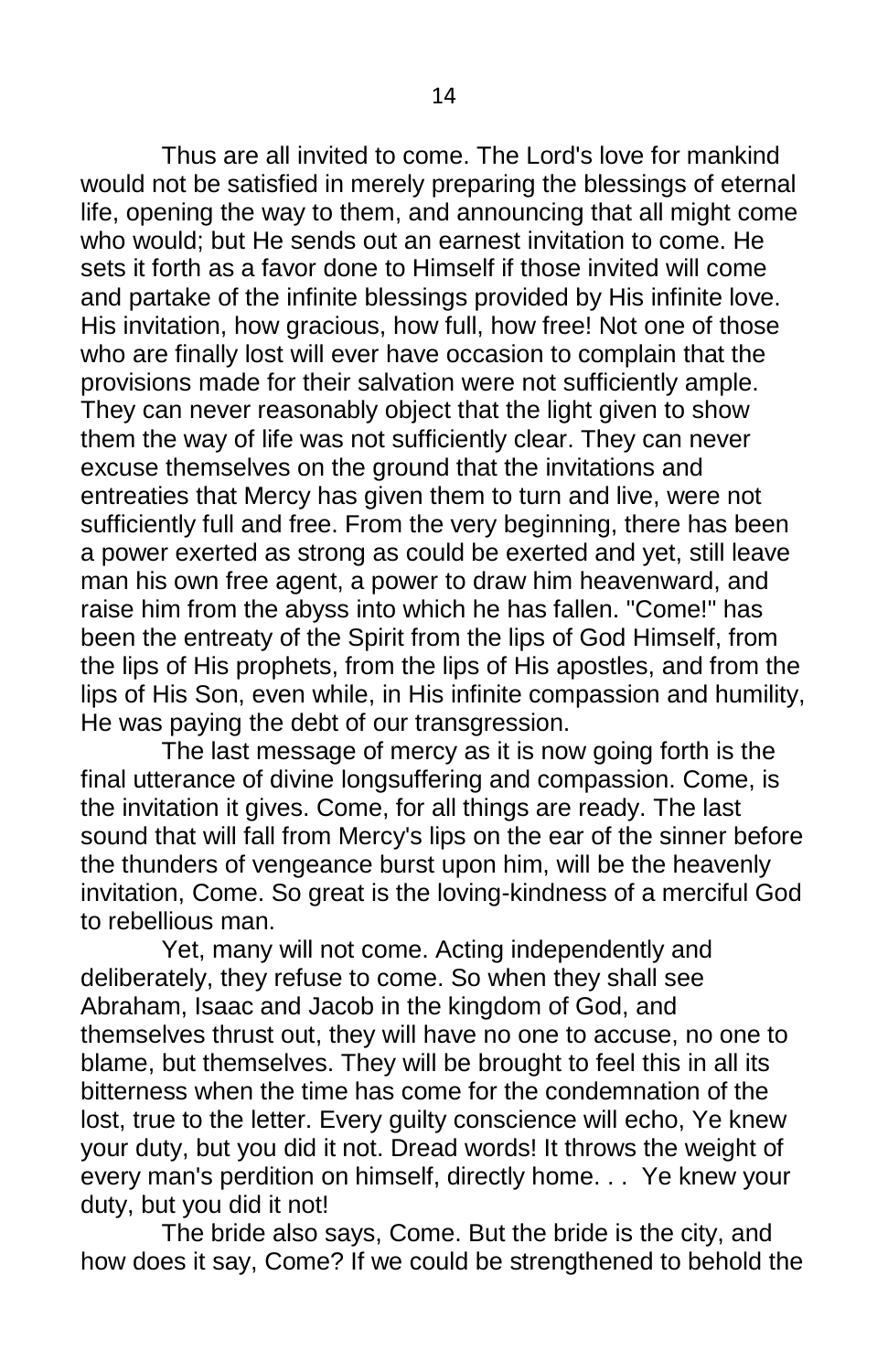living glories of that city and live, and should be permitted to gaze upon its dazzling beauty, and be assured that we had a perfect right to enter therein, and revel in its glory forever and ever, would it not then say to us, Come, with a persuasion which no power could resist? Who of us, in view of this, could turn away, and say, I have no desire for an inheritance there?

But though we cannot now look upon that city, the unfailing word of God has promised it, and that is sufficient to inspire us with implicit and living faith. Through the channel of that faith it says to us, come. Come, if you would inherit mansions where sickness, sorrow, pain, and death can never enter; if you would have a right to the tree of life, and pluck its immortal fruit, and eat and live; if you would drink of the water of the river of life that flows from the throne of God, clear as crystal. Come, if you would obtain through those glittering gates of pearl an abundant entrance into the eternal city; if you would walk its streets of transparent gold; if you would behold its glowing foundation stones; if you would see the King in His beauty on His throne. Come, if you would sing the jubilee song of millions, and share their joy. Come, if you would join the anthems of the redeemed with their melodious harps, and know that your exile is forever over, and this is your eternal home. Come, if you would receive a palm of victory, and know that you are forever free. Come, if you would exchange the furrows of your care-worn brow for a jeweled crown. Come, if you would see the salvation of the ransomed myriads, the glorified throng which no man can number.

Come, if you would drink from the pure fountain of celestial bliss, if you would shine as the stars forever in the firmament of glory, if you would share in the unutterable rapture that fills the triumphant hosts as they behold before them unending ages of glory ever brightening and joys ever new.

The bride does say, Come. Who of us can resist the invitation? The word of truth is pledged to us that if we keep the commandments of God and the faith of Jesus, we shall have right to the tree of life, we shall enter in through the gates into the city. We shall feel that we are at home in our Father's house, the very mansions prepared for us, and realize the full truth of the cheering words, "Blessed are they which are called unto the marriage supper of the Lamb." Revelation 19:9.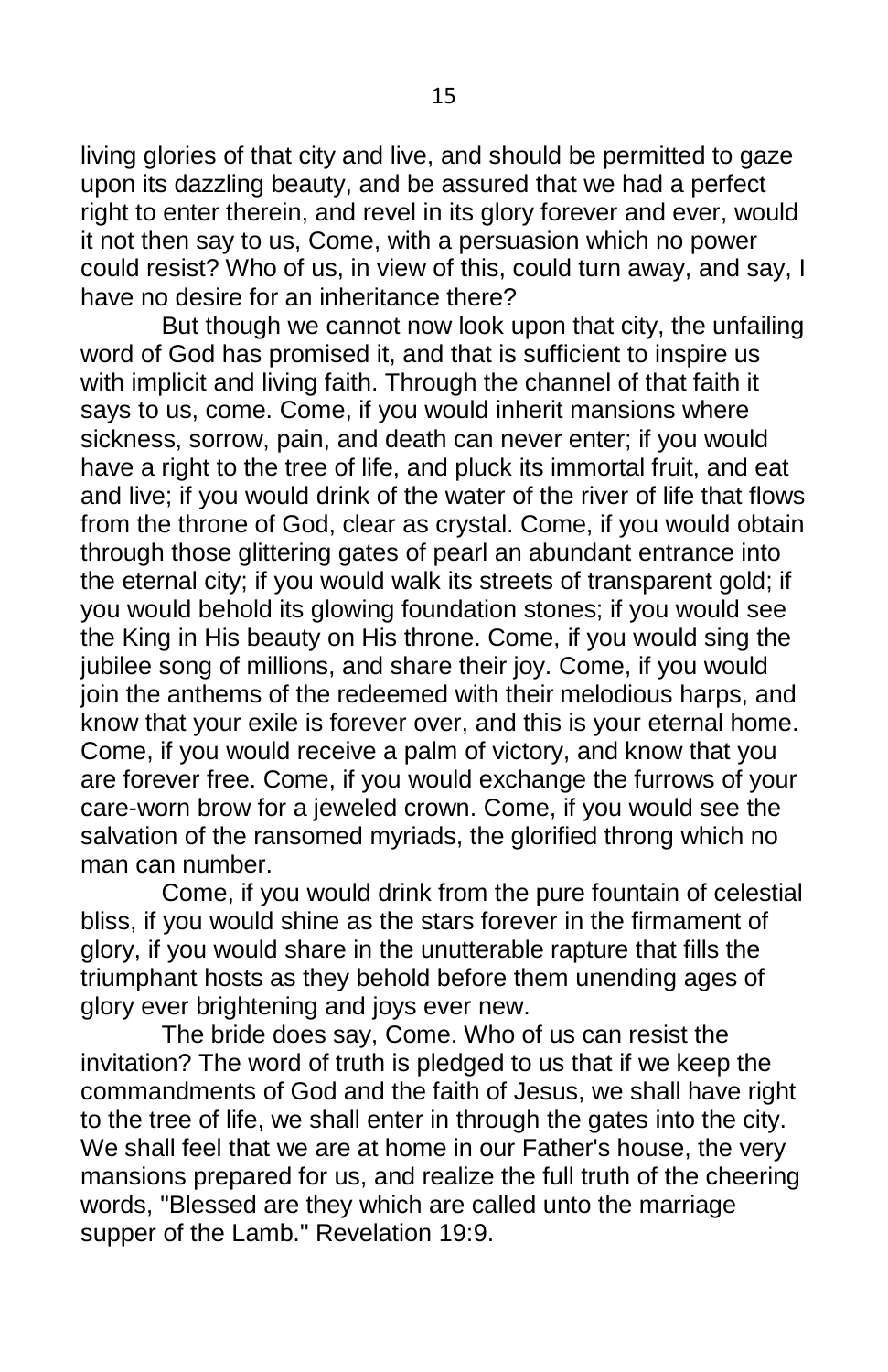"Let him that hears say, Come". We have heard of the glory, of the beauty, of the blessings, of that goodly land, and we say Come. We have heard of the river with it verdant banks, of the tree with its healing leaves, of the bowers that bloom in the Paradise of God, and we say, Come. Whosoever will; let him come and take of the water of life freely.

**18 For I testify unto every man that hears the words of the prophecy of this book, If any man shall add unto these things, God shall add unto him the plagues that are written in this book: 19 and if any man shall take away from the words of the book of this prophecy, God shall take away his part out of the book of life, and out of the holy city, and from the things which are written in this book.**

What is it to add to, or take from, the book of this prophecy? Let it be borne in mind that it is the book of this prophecy, or the Revelation, which is the subject of remark. Hence the words in regard to adding to or taking from are exclusive to this book. Nothing can be called an addition except something added to it with the intention of having it considered as a genuine part of the book of Revelation. To take from the book would be to suppress some part of it. As the book of Revelation could not be called an addition to the book of Daniel, so if God should see fit to make further revelations to us by His Spirit, it would be no addition to the book of Revelation unless it should claim to be a part of that book.

#### **20 He which testifieth these things said, Surely I come quickly. Amen. Even so, come, Lord Jesus. 21 The grace of our Lord Jesus Christ be with you all. Amen.**

The word of God is given to instruct us in reference to the plan of salvation. The Second Coming of Christ is to be the climax and completion of that great plan. It is most appropriate, therefore, that the book should close with the solemn announcement, "Surely I come quickly." Be it ours to join with fervent hearts in the response of the apostle, "Amen. Even so, come, Lord Jesus."

Thus closes the volume of inspiration with that which constitutes the best of all promises, and the substance of the Christian's hope, the return of Christ. Then shall the elect be gathered, and bid a long farewell to all the ills of this mortal life. How rich in all that is precious to the Christian is this promise! Wandering an exile in this evil world, separated from the few of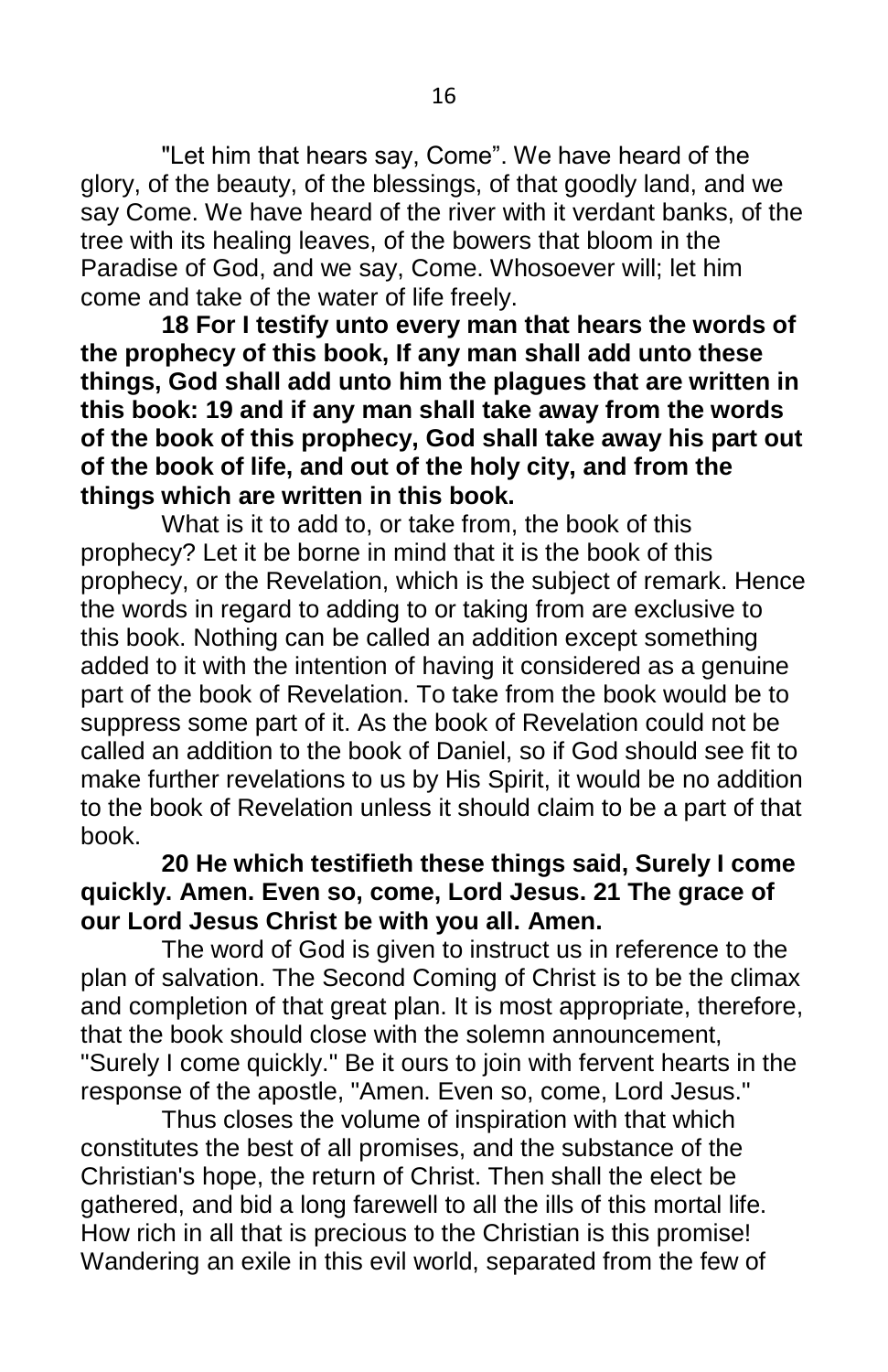like precious faith, he longs for the companionship of the righteous, the communion of saints. Here he shall obtain it, for all the good shall be gathered, not from one land only, but from all lands; not from one age only, but from all ages the great harvest of all the good, coming up in long and glorious procession, while angels shout the harvest home, and the timbrels of heaven sound forth in joyous concert. A song before unheard, unknown, in the universe, the song of the redeemed, shall add its thrilling notes of rapture and melody to the universal jubilee. So shall the saints be gathered, to be joyful in one another's presence forever and ever. While the glory of God, like a molten sea, bathes the immortal company.

This gathering has nothing in it but that which is desirable. The saints can but sigh and pray for it. Like Job, they cry out for the presence of God. Like David, they cannot be satisfied till they awake in His likeness. In this mortal condition we groan, being burdened, not for that we would be "unclothed, but clothed upon." We can but be "upon tiptoe" for the adoption, to wit, the redemption of the body. Our eyes are open for its visions, our ears are waiting to catch the sounds of the heavenly music, and our hearts are beating in anticipation of this infinite joy. Our appetites are growing sharp for the marriage supper. We cry out for the living God, and long to come into His presence. Come, Lord Jesus, come quickly. No tidings more welcome than the announcement that the command has gone forth from the Lord to His angels, "Gather together unto Me My elect from the four winds of heaven."

The place of gathering has nothing but attraction. Jesus, the fairest among ten thousand, is there. The throne of God and of the Lamb, in the glory of which the sun disappears as the stars vanish in the light of day, is there. The city of jasper and gold, whose builder and maker is God, is there. The river of life, sparkling with the glory of God and flowing from His throne in infinite leaves and life-giving fruit, is there. Abraham, Isaac and Jacob, Noah, Job, and Daniel, prophets, apostles and martyrs, the perfection of heavenly society will be there. Visions of beauty are there; fields of living green, flowers that never fade, streams that never dry, products in variety that never ends, fruits that never decay, crowns that never dim, harps that know no discord, and all else of which a taste purified from sin and raised to the plane of